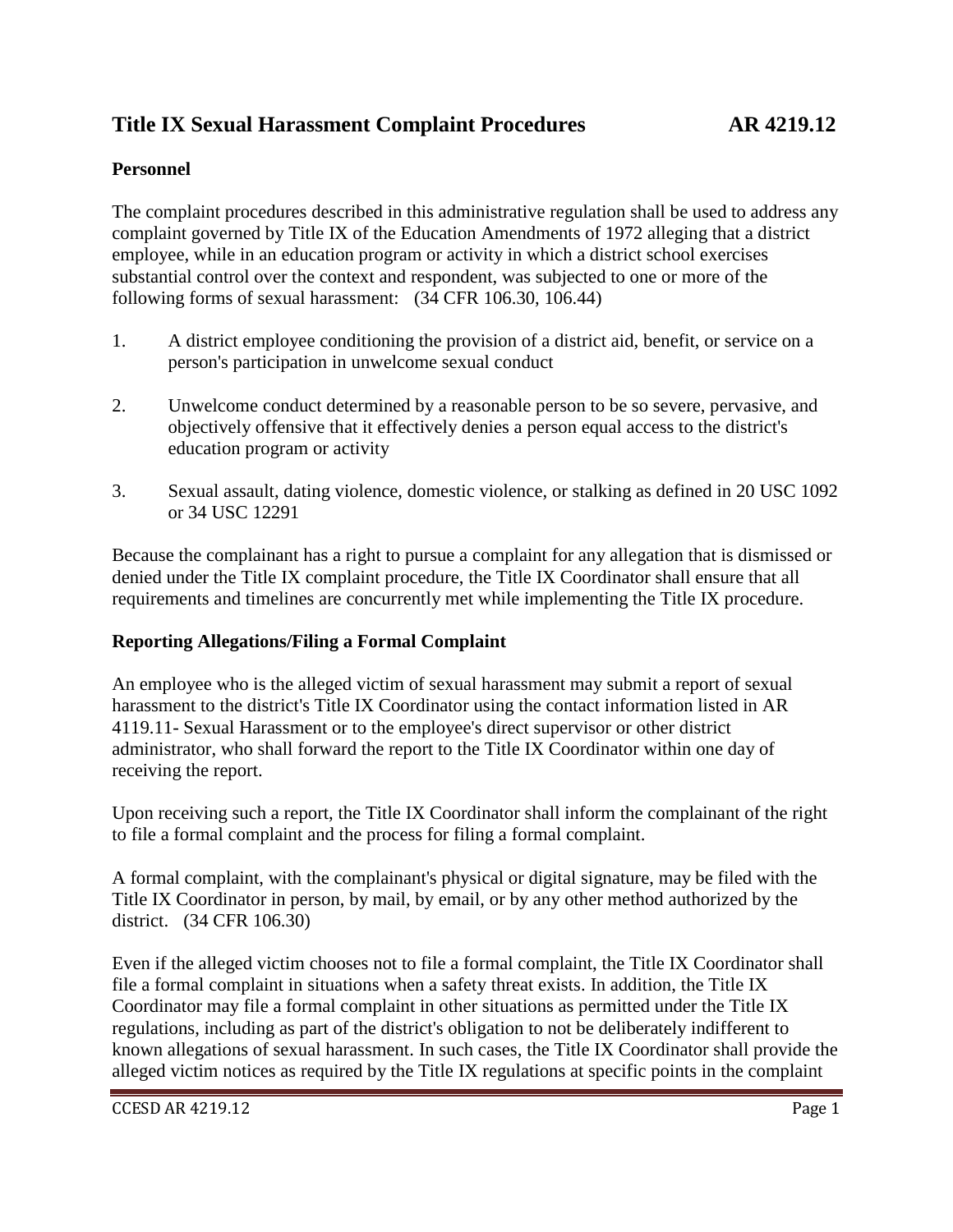process.

The Title IX Coordinator, investigator, decision-maker, or a facilitator of an informal resolution process shall not have a conflict of interest or bias for or against complainants or respondents generally or an individual complainant or respondent. Such persons shall receive training in accordance with 34 CFR 106.45. (34 CFR 106.45)

#### **Supportive Measures**

Upon receipt of a report of Title IX sexual harassment, the Title IX Coordinator shall promptly contact the complainant to discuss the availability of supportive measures and shall consider the complainant's wishes with respect to the supportive measures implemented. Supportive measures shall be offered as appropriate, as reasonably available, and without charge to the complainant or the respondent before or after the filing of a formal complaint or where no formal complaint has been filed. Such measures shall be nondisciplinary, nonpunitive, and not unreasonably burden the other party, including measures designed to protect the safety of all parties or the district's educational environment or to deter sexual harassment. Supportive measures may include, but are not limited to, counseling, extensions of deadlines, modifications of work schedules, mutual restrictions on contact, changes in work locations, leaves of absence, increased security, and monitoring of certain areas of the campus. (34 CFR 106.30, 106.44)

The district shall maintain as confidential any supportive measures provided to the complainant or respondent, to the extent that maintaining such confidentiality would not impair the district's ability to provide the supportive measures. (34 CFR 106.30)

# **Emergency Removal**

If a district employee is the respondent, the employee may be placed on administrative leave during the pendency of the formal complaint process. (34 CFR 106.44)

If the respondent is a student, the district may, on an emergency basis, remove the student from the district's education program or activity, provided that the district conducts an individualized safety and risk analysis, determines that removal is justified due to an immediate threat to the physical health or safety of any student or other individual arising from the allegations, and provides the student with notice and an opportunity to challenge the decision immediately following the removal. This authority to remove a student does not modify a student's rights under the Individuals with Disabilities Education Act or Section 504 of the Rehabilitation Act of 1973. (34 CFR 106.44)

# **Dismissal of Complaint**

The Title IX Coordinator shall dismiss a formal complaint if the alleged conduct would not constitute sexual harassment as defined in 34 CFR 106.30 even if proved. The Title IX Coordinator shall also dismiss any complaint in which the alleged conduct did not occur in the district's education program or activity or did not occur against a person in the United States, and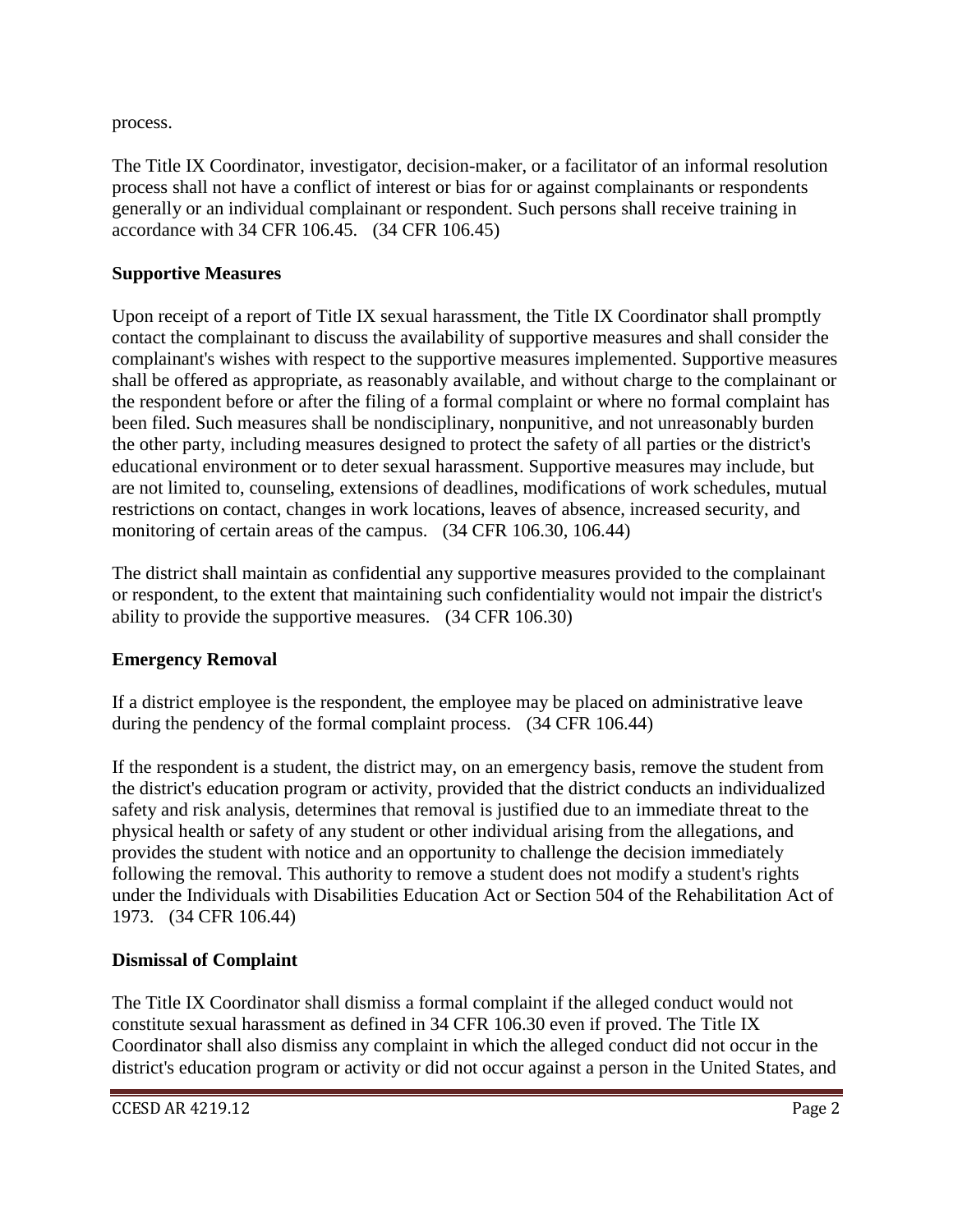may dismiss a formal complaint if the complainant notifies the district in writing that the complainant would like to withdraw the complaint or any allegations in the complaint, the respondent is no longer employed by the district, or sufficient circumstances prevent the district from gathering evidence sufficient to reach a determination with regard to the complaint. (34 CFR 106.45)

Upon dismissal, the Title IX Coordinator shall promptly send written notice of the dismissal and the reasons for the dismissal simultaneously to the parties, and shall inform them of their right to appeal the dismissal of a formal complaint or any allegation in the complaint in accordance with the appeal procedures described in the section "Appeals" below. (34 CFR 106.45)

If a complaint is dismissed, the conduct may still be addressed pursuant to AR 4030 - Nondiscrimination in Employment as applicable.

## **Informal Resolution Process**

When a formal complaint of sexual harassment is filed, the district may offer an informal resolution process, such as mediation, at any time prior to reaching a determination regarding responsibility. The district shall not require a party to participate in the informal resolution process or to waive the right to an investigation and adjudication of a formal complaint. (34 CFR 106.45)

The district may facilitate an informal resolution process provided that the district: (34 CFR 106.45)

- 1. Provides the parties with written notice disclosing the allegations, the requirements of the informal resolution process, the right to withdraw from the informal process and resume the formal complaint process, and any consequences resulting from participating in the informal resolution process, including that records will be maintained or could be shared.
- 2. Obtains the parties' voluntary, written consent to the informal resolution process

# **Written Notice**

If a formal complaint is filed, the Title IX Coordinator shall provide the known parties with written notice of the following: (34 CFR 106.45)

- 1. The district's complaint process, including any informal resolution process
- 2. The allegations potentially constituting sexual harassment with sufficient details known at the time, including the identity of parties involved in the incident if known, the conduct allegedly constituting sexual harassment, and the date and location of the alleged incident if known. Such notice shall be provided with sufficient time for the parties to prepare a response before any initial interview.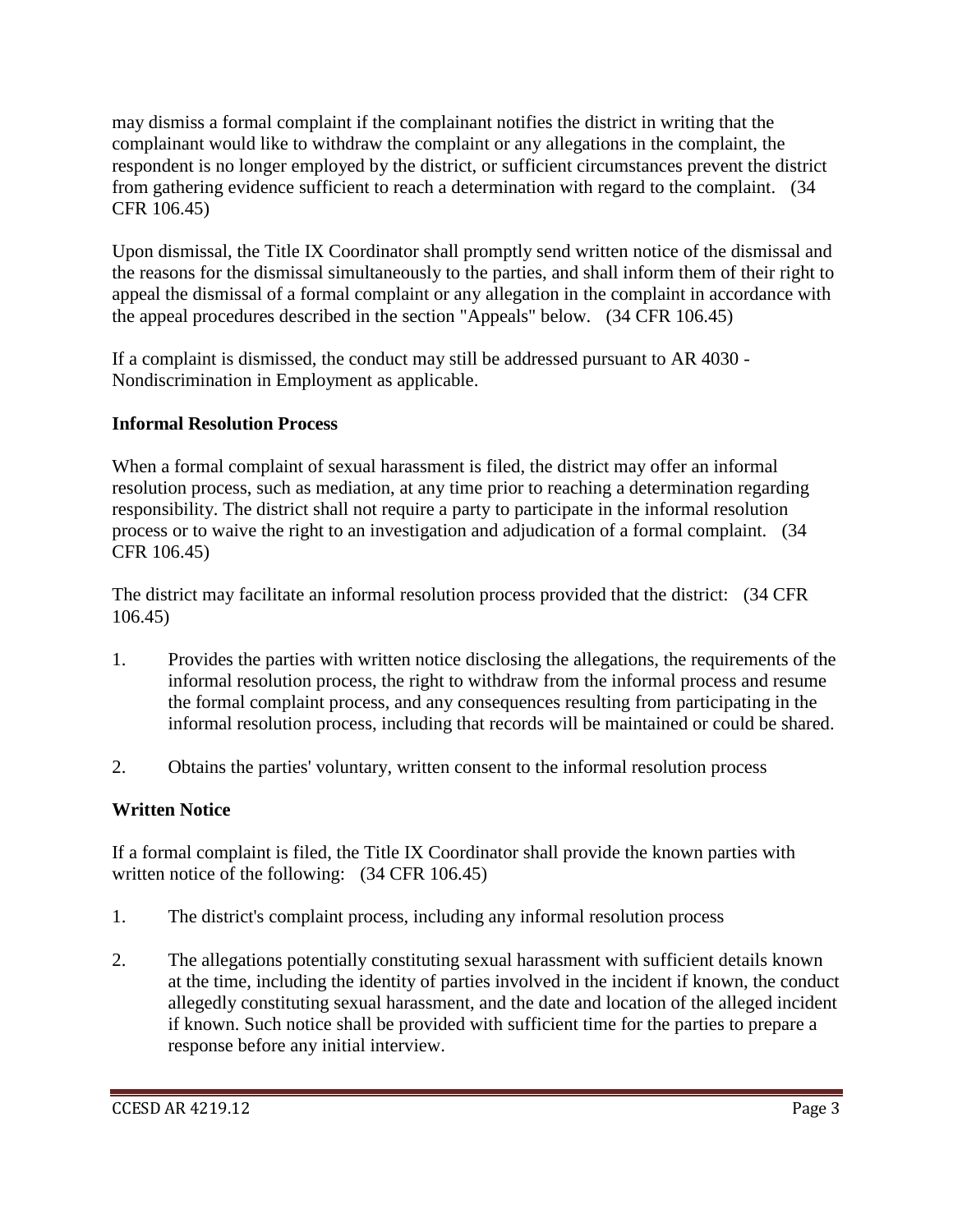If, during the course of the investigation, new Title IX allegations arise about the complainant or respondent that are not included in the initial notice, the Title IX Coordinator shall provide notice of the additional allegations to the parties.

- 3. A statement that the respondent is presumed not responsible for the alleged conduct and that a determination regarding responsibility is made at the conclusion of the complaint process
- 4. The opportunity for the parties to have an advisor of their choice who may be, but is not required to be, an attorney, and the ability to inspect and review evidence
- 5. The prohibition against knowingly making false statements or knowingly submitting false information during the complaint process

The above notice shall also include the name of the investigator, facilitator of an informal process, and decision-maker and shall inform the parties that, if at any time a party has concerns regarding conflict of interest or bias regarding any of these persons, the party should immediately notify the Title IX Coordinator.

#### **Investigation Procedures**

During the investigation process, the district's designated investigator shall:

- 1. Provide an equal opportunity for the parties to present witnesses, including fact and expert witnesses, and other inculpatory and exculpatory evidence
- 2. Not restrict the ability of either party to discuss the allegations under investigation or to gather and present relevant evidence
- 3. Provide the parties with the same opportunities to have others present during any grievance proceeding, including the opportunity to be accompanied to any related meeting or proceeding by the advisor of their choice, who may be, but is not required to be, an attorney
- 4. Not limit the choice or presence of an advisor for either the complainant or respondent in any meeting or grievance proceeding, although the district may establish restrictions regarding the extent to which the advisor may participate in the proceedings as long as the restrictions apply equally to both parties
- 5. Provide, to a party whose participation is invited or expected, written notice of the date, time, location, participants, and purpose of all investigative interviews or other meetings, with sufficient time for the party to prepare to participate
- 6. Send in an electronic format or hard copy to both parties and their advisors, if any, the evidence obtained as part of the investigation that is directly related to the allegations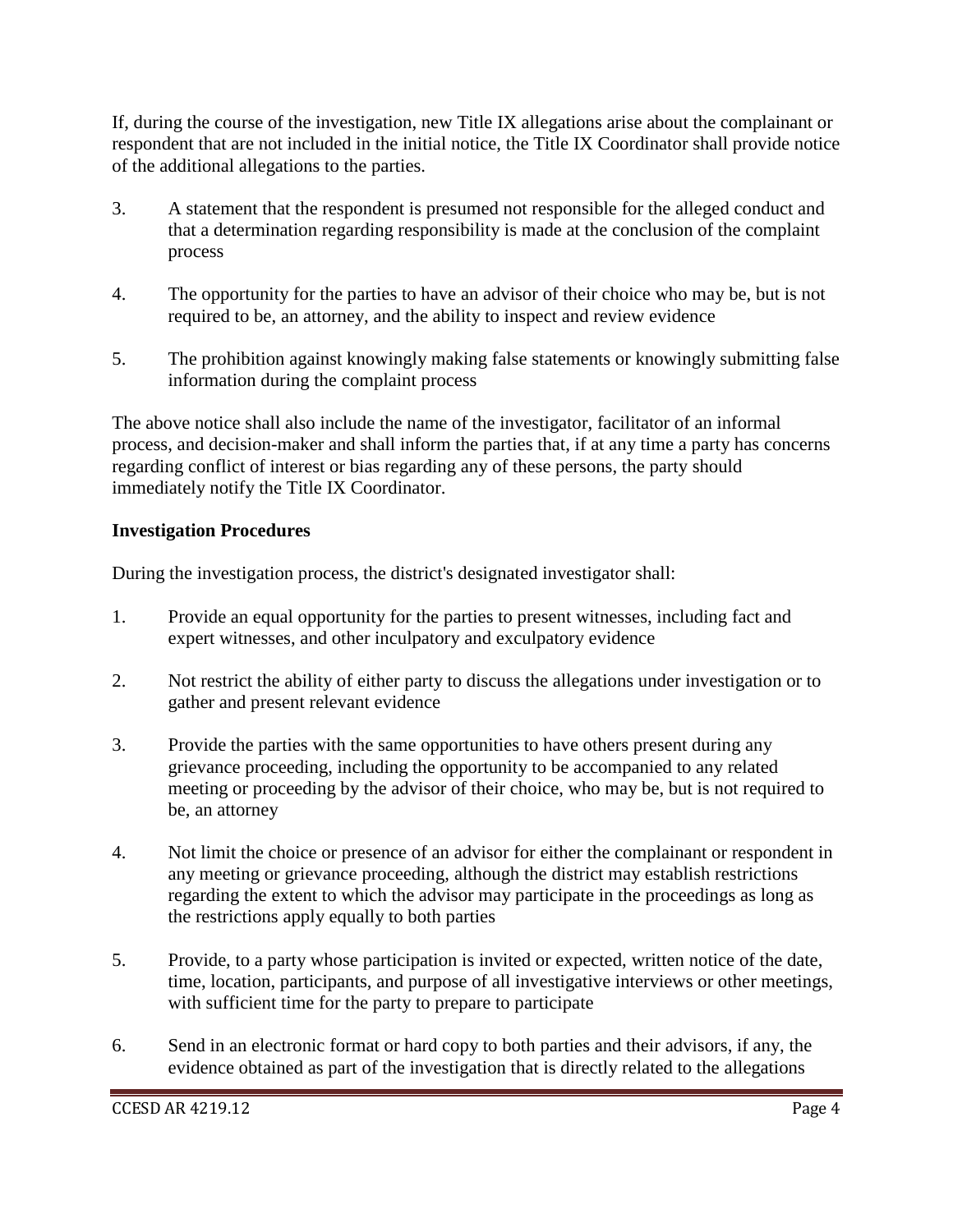raised in the complaint, and provide the parties at least 10 days to submit a written response for the investigator to consider prior to the completion of the investigative report

- 7. Objectively evaluate all relevant evidence, including both inculpatory and exculpatory evidence, and determine credibility in a manner that is not based on a person's status as a complainant, respondent, or witness
- 8. Create an investigative report that fairly summarizes relevant evidence and, at least 10 days prior to the determination of responsibility, send to the parties and their advisors, if any, the investigative report in an electronic format or a hard copy, for their review and written response

Questions and evidence about the complainant's sexual predisposition or prior sexual behavior are not relevant, unless such questions and evidence are offered to prove that someone other than the respondent committed the conduct alleged by the complainant or if the questions and evidence concern specific incidents of the complainant's prior sexual behavior with respect to the respondent and are offered to prove consent.

Privacy rights of all parties to the complaint shall be maintained in accordance with applicable state and federal laws.

If the complaint is against an employee, rights conferred under an applicable collective bargaining agreement shall be applied to the extent they do not conflict with the Title IX requirements.

#### **Written Decision**

The Superintendent/Principal shall designate an employee as the decision-maker to determine responsibility for the alleged conduct, who shall not be the Title IX Coordinator or a person involved in the investigation of the matter. (34 CFR 106.45)

After the investigative report has been sent to the parties but before reaching a determination regarding responsibility, the decision-maker shall afford each party the opportunity to submit written, relevant questions that the party wants asked of any party or witness, provide each party with the answers, and allow for additional, limited follow-up questions from each party

The decision-maker shall issue, and simultaneously provide to both parties, a written decision as to whether the respondent is responsible for the alleged conduct. (34 CFR 106.45)

The written decision shall be issued within 60 calendar days of the receipt of the complaint.

The timeline may be temporarily extended for good cause with written notice to the complainant and respondent of the extension and the reasons for the action. (34 CFR 106.45)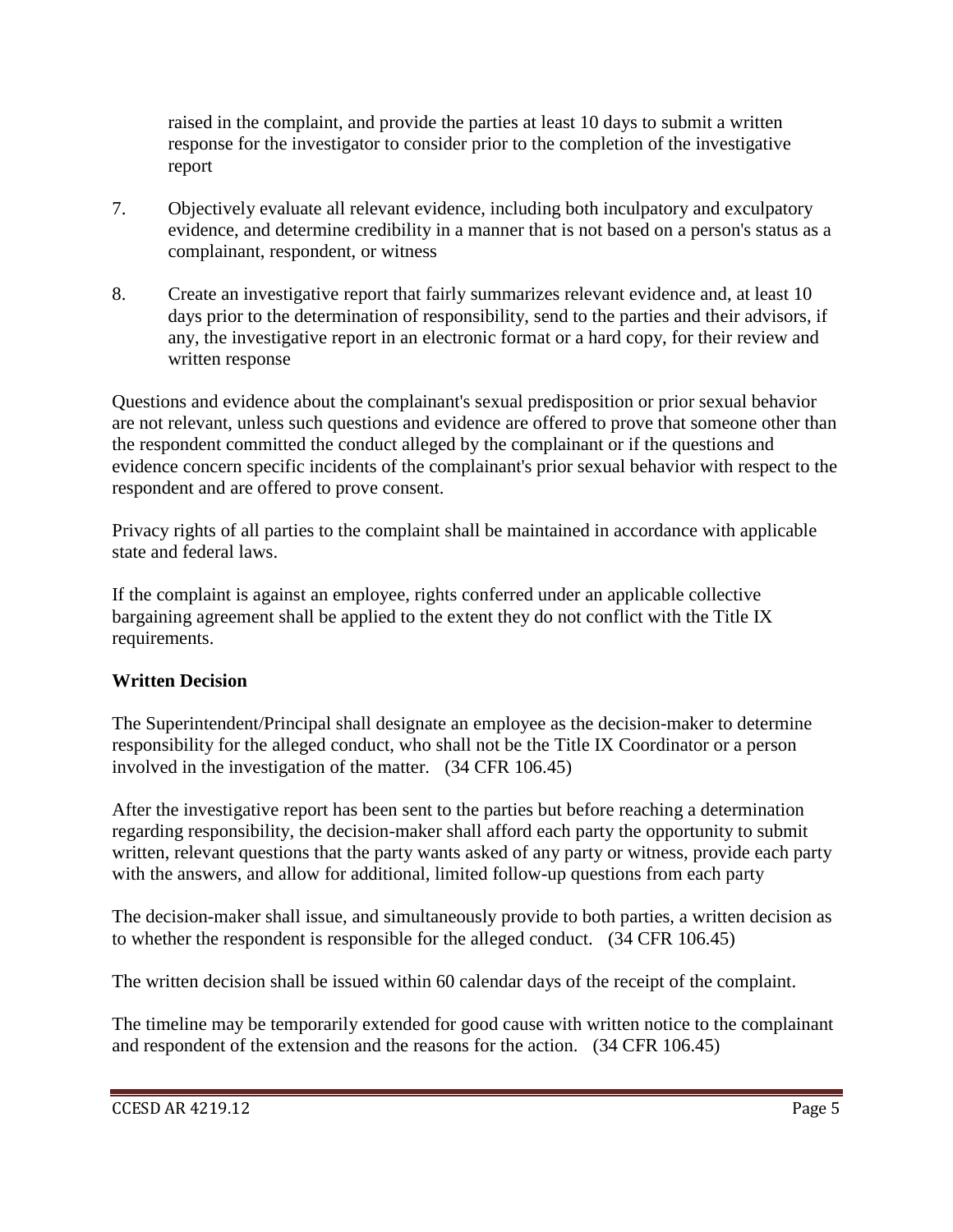In making this determination, the decision-maker shall use the "preponderance of the evidence" standard for all formal complaints of sexual harassment. (34 CFR 106.45)

The written decision shall include the following: (34 CFR 106.45)

- 1. Identification of the allegations potentially constituting sexual harassment as defined in 34 CFR 106.30
- 2. A description of the procedural steps taken from receipt of the formal complaint through the written decision, including any notifications to the parties, interviews with parties and witnesses, site visits, methods used to gather other evidence, and hearings held if the district includes hearings as part of the grievance process
- 3. Findings of fact supporting the determination
- 4. Conclusions regarding the application of the district's code of conduct or policies to the facts
- 5. A statement of, and rationale for, the result as to each allegation, including a decision regarding responsibility, any disciplinary sanctions the district imposes on the respondent, and whether remedies designed to restore or preserve equal access to the district's educational program or activity will be provided by the district to the complainant
- 6. The district's procedures and permissible bases for the complainant and respondent to appeal

# **Appeals**

Either party may appeal the district's decision or dismissal of a formal complaint or any allegation in the complaint, if the party believes that a procedural irregularity affected the outcome, new evidence is available that could affect the outcome, or a conflict of interest or bias by the Title IX Coordinator, investigator(s), or decision-maker(s) affected the outcome. If an appeal is filed, the district shall: (34 CFR 106.45)

- 1. Notify the other party in writing when an appeal is filed and implement appeal procedures equally for both parties
- 2. Ensure that the decision-maker(s) for the appeal is trained in accordance with 34 CFR 106.45 and is not the same decision-maker(s) who reached the determination regarding responsibility or dismissal, the investigator(s), or the Title IX Coordinator
- 3. Give both parties a reasonable, equal opportunity to submit a written statement in support of, or challenging, the outcome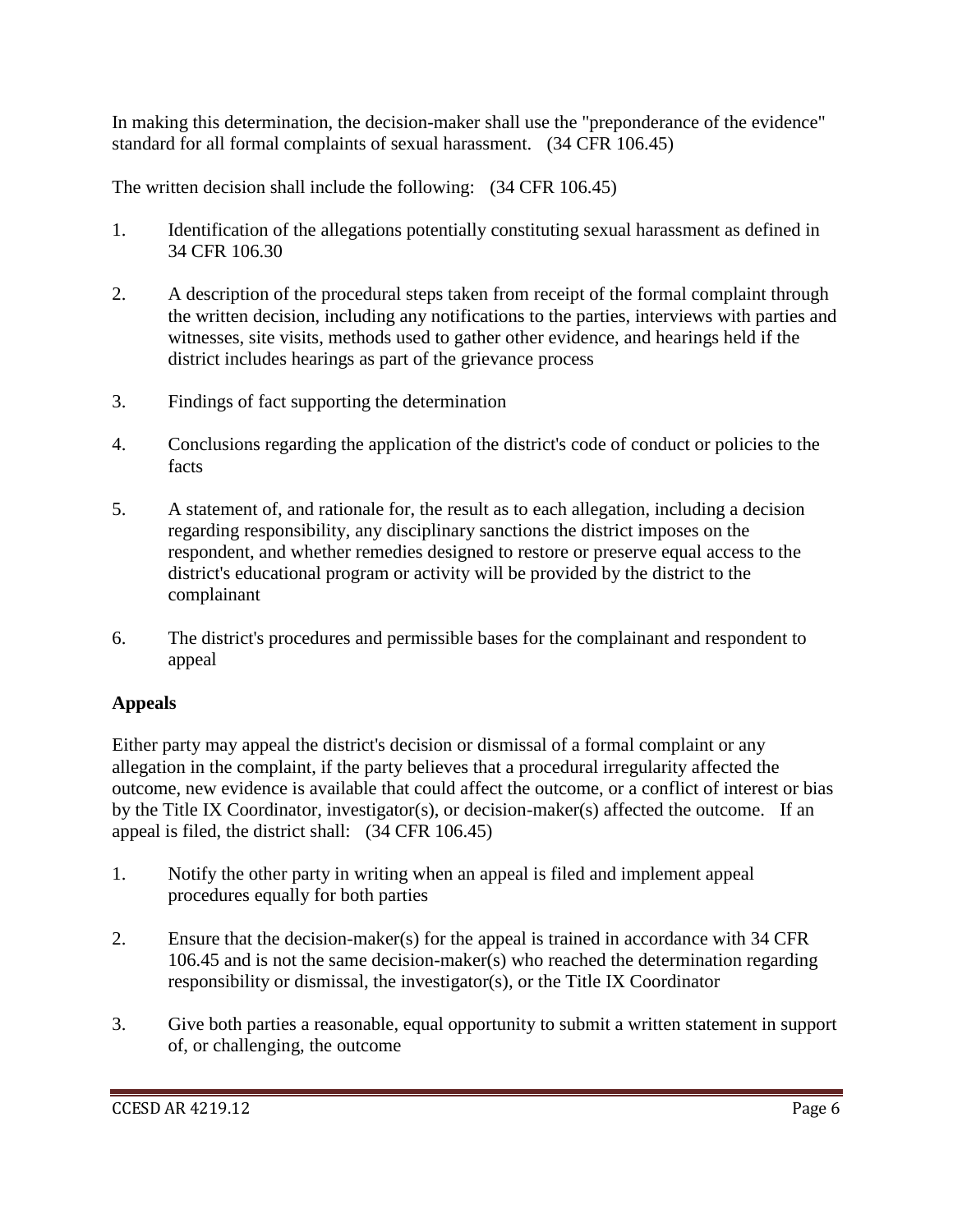- 4. Issue a written decision describing the result of the appeal and the rationale for the result
- 5. Provide the written decision simultaneously to both parties

An appeal must be filed in writing within 10 calendar days of receiving the notice of the decision or dismissal, stating the grounds for the appeal and including any relevant documentation in support of the appeal. Appeals submitted after this deadline are not timely and shall not be considered.

A written decision shall be provided to the parties within 20 calendar days from the receipt of the appeal.

Either party has the right to file a complaint with the U.S. Department of Education's Office for Civil Rights within 180 days of the date of the most recently alleged misconduct.

The complainant shall be advised of any civil law remedies, including, but not limited to, injunctions, restraining orders, or other remedies or orders that may be available under state or federal antidiscrimination laws, if applicable.

## **Remedies**

When a determination of responsibility for sexual harassment has been made against the respondent, the district shall provide remedies to the complainant. Such remedies may include the same individualized services described above in the section "Supportive Measures," but need not be nondisciplinary or nonpunitive and need not avoid burdening the respondent. (34 CFR 106.45)

#### **Disciplinary Actions**

The district shall not impose any disciplinary sanctions or other actions against a respondent, other than supportive measures as described above in the section "Supportive Measures," until the complaint procedure has been completed and a determination of responsibility has been made. (34 CFR 106.44)

When an employee is found to have committed sexual harassment or retaliation, the district shall take appropriate disciplinary action, up to and including dismissal, in accordance with applicable law and collective bargaining agreement.

# **Record-Keeping**

The Superintendent/Principal or designee shall maintain, for a period of seven years: (34 CFR 106.45)

1. A record of all reported cases and Title IX investigations of sexual harassment, any determinations of responsibility, any audio or audiovisual recording and transcript if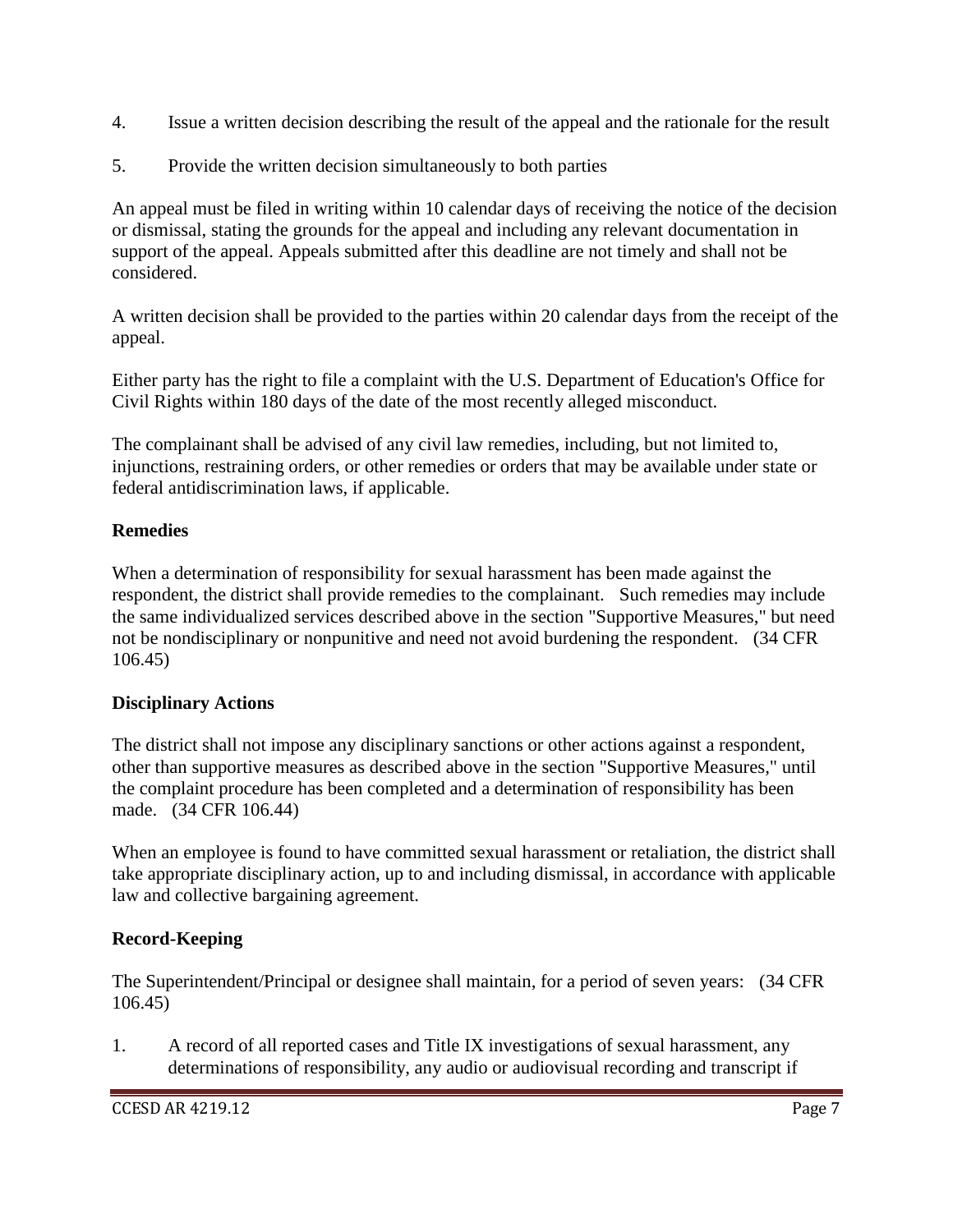applicable, any disciplinary sanctions imposed, any remedies provided to the complainant, and any appeal or informal resolution and the results therefrom.

- 2. A record of any actions, including supportive measures, taken in response to a report or formal complaint of sexual harassment, including the district's basis for its conclusion that its response was not deliberately indifferent, the measures taken that were designed to restore or preserve equal access to the education program or activity, and, if no supportive measures were provided to the complainant, the reasons that such a response was not unreasonable in light of the known circumstances.
- 3. All materials used to train the Title IX Coordinator, investigator(s), decision-maker(s), and any person who facilitates an informal resolution process. The district shall make such training materials publicly available on its web site, or if the district does not maintain a web site, available upon request by members of the public.

Legal Reference:

EDUCATION CODE

200-262.4 Prohibition of discrimination on the basis of sex

48900 Grounds for suspension or expulsion

48900.2 Additional grounds for suspension or expulsion; sexual harassment

48985 Notices, report, statements and records in primary language

CIVIL CODE

51.9 Liability for sexual harassment; business, service and professional relationships

1714.1 Liability of parents/guardians for willful misconduct of minor

GOVERNMENT CODE

12950.1 Sexual harassment training

CODE OF REGULATIONS, TITLE 5

4600-4670 Uniform complaint procedures

4900-4965 Nondiscrimination in elementary and secondary education programs

UNITED STATES CODE, TITLE 20

1092 Definition of sexual assault

1221 Application of laws

1232g Family Educational Rights and Privacy Act

1681-1688 Title IX of the Education Amendments of 1972

UNITED STATES CODE, TITLE 34

12291 Definition of dating violence, domestic violence, and stalking

UNITED STATES CODE, TITLE 42

1983 Civil action for deprivation of rights

2000d-2000d-7 Title VI, Civil Rights Act of 1964

2000e-2000e-17 Title VII, Civil Rights Act of 1964 as amended

CODE OF FEDERAL REGULATIONS, TITLE 34

99.1-99.67 Family Educational Rights and Privacy

106.1-106.82 Nondiscrimination on the basis of sex in education programs

COURT DECISIONS

Donovan v. Poway Unified School District, (2008) 167 Cal.App.4th 567